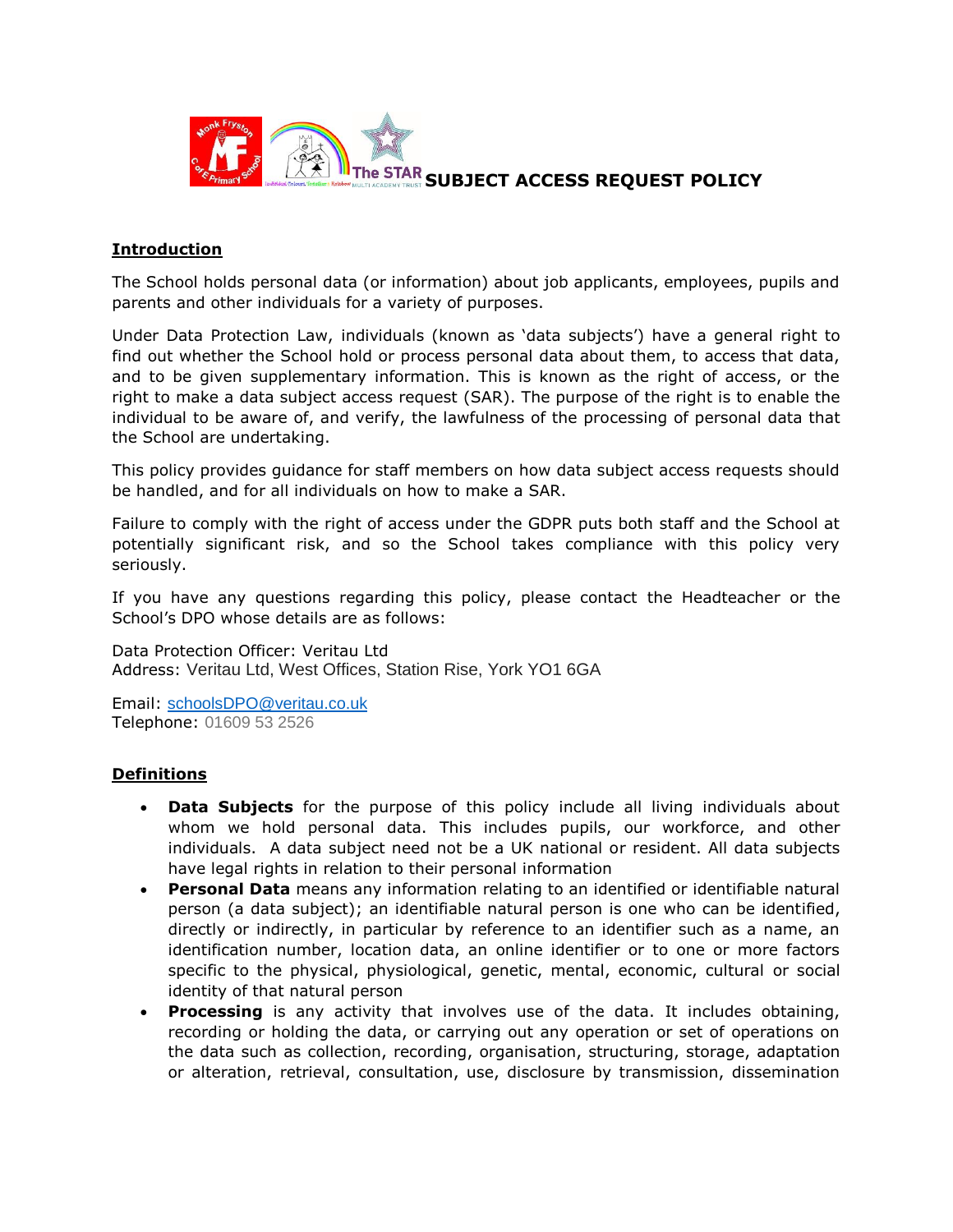or otherwise making available, alignment or combination, restriction, erasure or destruction. Processing also includes transferring personal data to third parties

# **How to recognise a subject access request**

A data subject access request is a request from an individual (or from someone acting with the authority of an individual, e.g. a solicitor or a parent making a request in relation to information relating to their child):

- for confirmation as to whether the School process personal data about him or her and, if so
- for access to that personal data
- and/or certain other supplementary information

A valid SAR can be both in writing (by letter, email, WhatsApp text) or verbally (e.g. during a telephone conversation). The request may refer to the GDPR and/or to 'data protection' and/or to 'personal data' but does not need to do so in order to be a valid request. For example, a letter which states 'please provide me with a copy of all the information that you have about me' will be a data subject access request and should be treated as such.

A data subject is generally only entitled to access their own personal data, and not to information relating to other people.

# **How to make a data subject access request**

Whilst there is no requirement to do so, we encourage any individuals who wish to make such a request to use the School's form at Appendix A of the policy. This allows the School to easily recognise that you wish to make a data subject access request.

# **What to do when you receive a data subject access request**

All data subject access requests should be immediately directed to the Headteacher who will contact the DPO for assistance if needed. There are limited timescales within which the School must respond to a request and any delay could result in failing to meet those timescales, which could lead to enforcement action by the Information Commissioner's Office (ICO) and/or legal action by the affected individual. So it is crucial to ensure that requests are passed to the relevant individual without delay and failure to do so may result in disciplinary action being taken.

# **Acknowledging the request**

When receiving a SAR the School shall acknowledge the request as soon as possible and inform the requester about the statutory deadline to respond to the request. In addition to acknowledging the request, the School may ask for proof of ID if needed or clarification about the requested information. If it is not clear where the information shall be sent, the School must clarify what address/email address to use when sending the requested information.

# **Verifying the identity of a requester or requesting clarification of the request**

Before responding to a SAR, the School will take reasonable steps to verify the identity of the person making the request. In the case of current employees, this will usually be straightforward. The School is entitled to request additional information from a requester in order to verify whether the requester is in fact who they say they are. Where the School has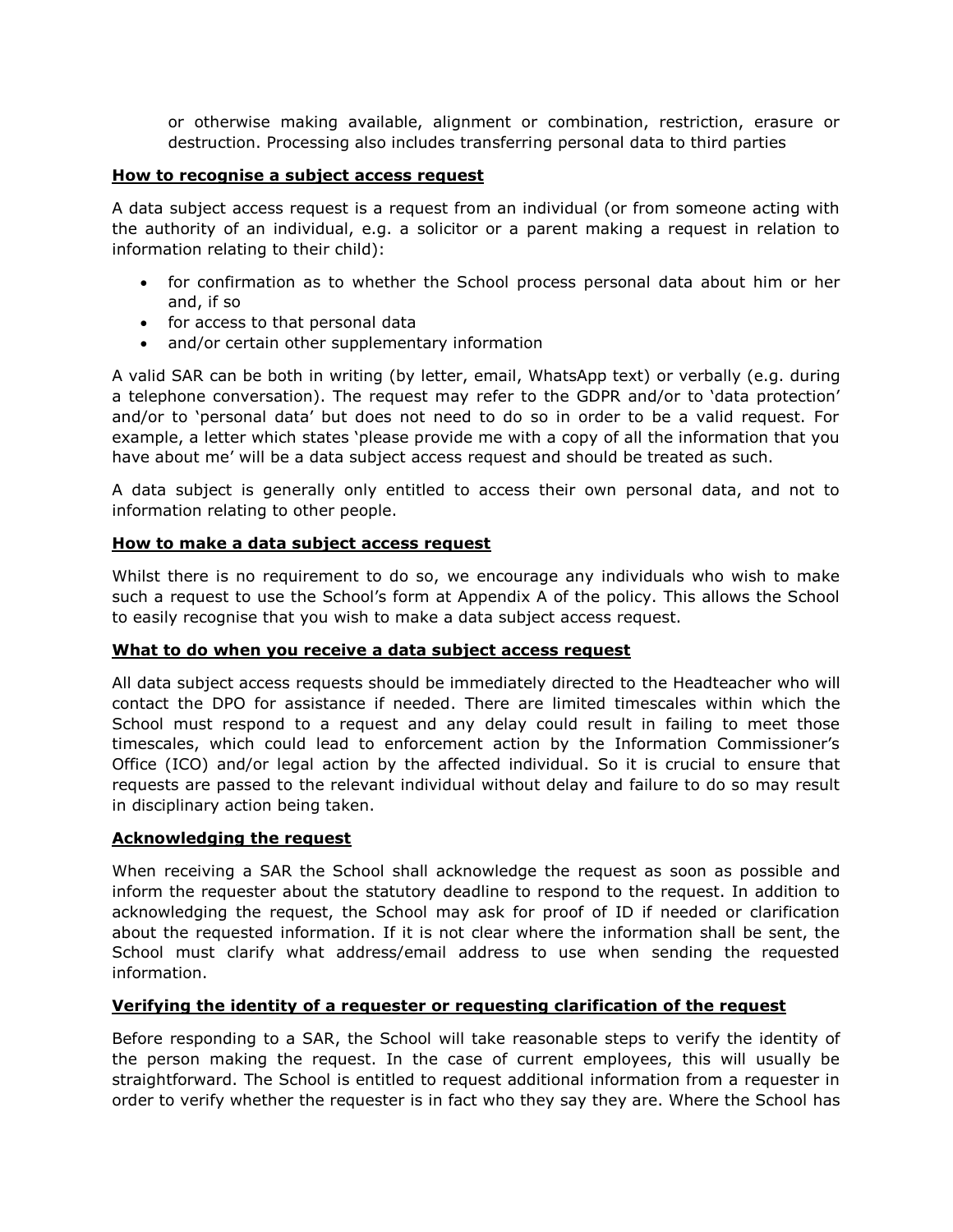reasonable doubts as to the identity of the individual making the request, evidence of identity may be established by production of a passport, driving license, a recent utility bill with current address, birth/marriage certificate, credit card or a mortgage statement.

If an individual is requesting a large amount of data the School may ask the requester for more information for the purpose of clarifying the request, but the requester shall never be asked why the request has been made. The School shall let the requestor know as soon as possible that more information is needed before responding to the request.

In both cases, the period of responding begins when the additional information has been received. If the School do not receive this information, they will be unable to comply with the request.

# **Fee for responding to a SAR**

The School will usually deal with a SAR free of charge. Where a request is considered to be manifestly unfounded or excessive a fee to cover administrative costs may be requested. If a request is considered to be manifestly unfounded or unreasonable the School will inform the requester why this is considered to be the case and that the School will charge a fee for complying with the request.

A fee may also be requested in relation to repeat requests for copies of the same information. In these circumstances a reasonable fee will be charged taking into account the administrative costs of providing the information.

If a fee is requested, the period of responding begins when the fee has been received.

# **Time Period for Responding to a SAR**

The School has one calendar month to respond to a SAR. This will run from either the day after the request has been received or from the day when any additional identification or other information requested is received, or payment of any required fee has been received.

In circumstances where the School is in any reasonable doubt as to the identity of the requester, this period will not commence unless and until sufficient information has been provided by the requester as to their identity, and in the case of a third party requester, the written authorisation of the data subject has been received.

The period for response may be extended by a further two calendar months in relation to complex requests. What constitutes a complex request will depend on the particular nature of the request. The DPO must always be consulted in determining whether a request is sufficiently complex as to extend the response period.

Where a request is considered to be sufficiently complex as to require an extension of the period for response, the School will need to notify the requester within one calendar month of receiving the request, together with reasons as to why this extension is considered necessary.

# **School closure periods**

Requests received during or just before school closure periods will not be able to be responded to within the one calendar month response period. This is because the School will be closed and we do not review emails during this period. As a result, it is unlikely that your request will be received during this time (and so the time period does not run until we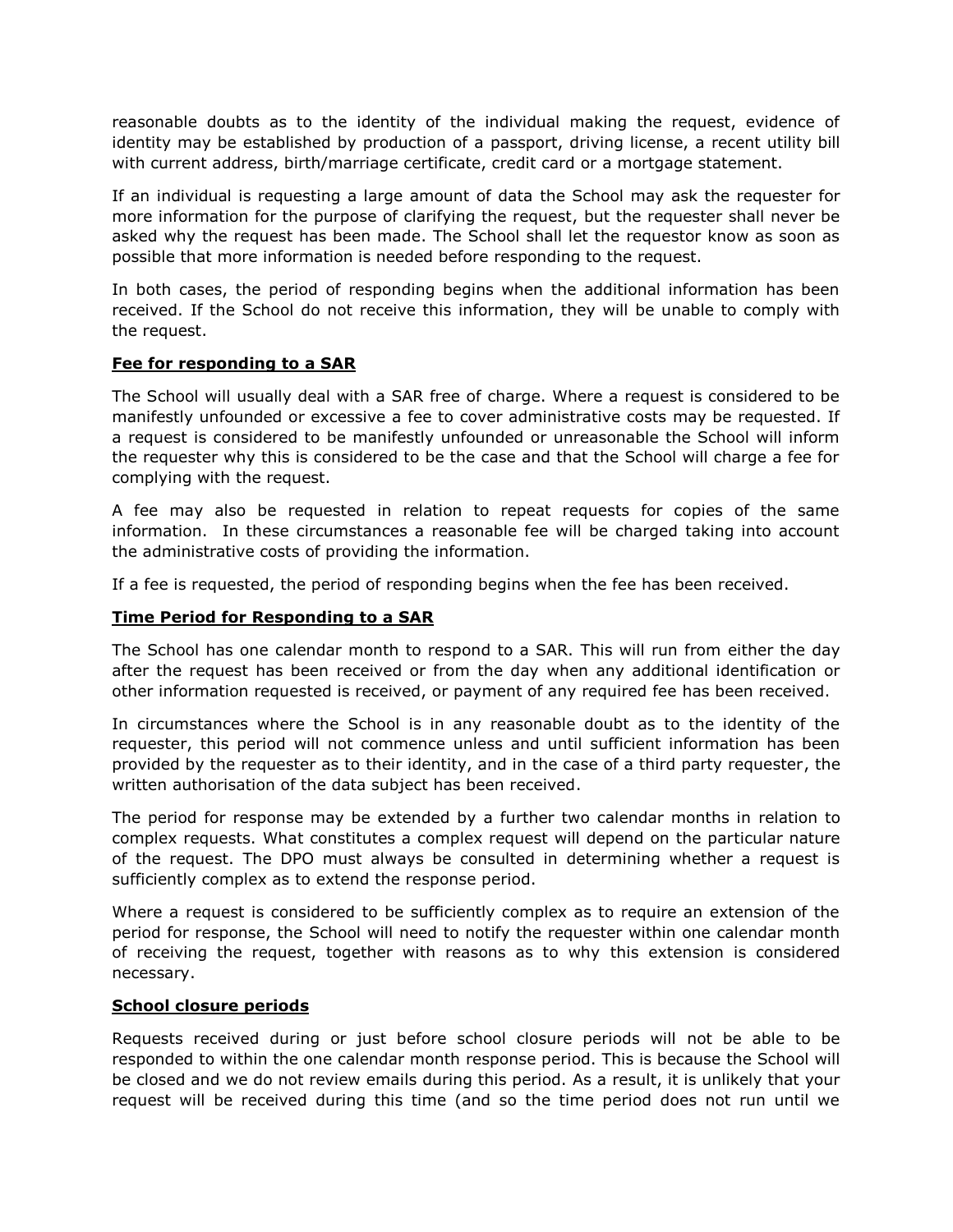receive the request). We may not be able to acknowledge your request during this time (i.e. until a time we receive the request) and the time period may not start until the School reopens. The School will endeavor to comply with requests as soon as possible and will keep in communication with you as far as possible. If your request is urgent, please provide your request during term times and not during/close to closure periods.

# **Information to be provided in response to a request**

The individual is entitled to receive access to the personal data we process about him or her and the following information:

- the purposes for which we process the data;
- the recipients or categories of recipient to whom the personal data has been or will be disclosed, in particular where those recipients are in third countries or international organisations;
- where possible, the period for which it is envisaged the personal data will be stored, or, if not possible, the criteria used to determine that period;
- the fact that the individual has the right:
	- $\circ$  to request that the Company rectifies, erases or restricts the processing of his personal data; or
	- o to object to its processing;
	- $\circ$  to lodge a complaint with the ICO;
	- o where the personal data has not been collected from the individual, any information available regarding the source of the data;
	- $\circ$  any automated decision we have taken about him or her (see paragraph 9 below), together with meaningful information about the logic involved, as well as the significance and the envisaged consequences of such processing for him or her.

The information should be provided in a way that is concise, transparent, easy to understand and easy to access using clear and plain language, with any technical terms, abbreviations or codes explained. The response shall be given in writing if the SAR was made in writing in a commonly-used electronic format.

The information that the School are required to supply in response to a SAR must be supplied by reference to the data in question at the time the request was received. However, as the School have one month in which to respond the School is allowed to take into account any amendment or deletion made to the personal data between the time the request is received and the time the personal data is supplied if such amendment or deletion would have been made regardless of the receipt of the SAR.

The School is therefore, allowed to carry out regular housekeeping activities even if this means deleting or amending personal data after the receipt of a SAR. The School is not allowed to amend or delete data to avoid supplying the data.

# **How to locate information**

The personal data the School need to provide in response to a data subject access request may be located in several of the electronic and manual filing systems. This is why it is important to identify at the outset the type of information requested so that the search can be focused.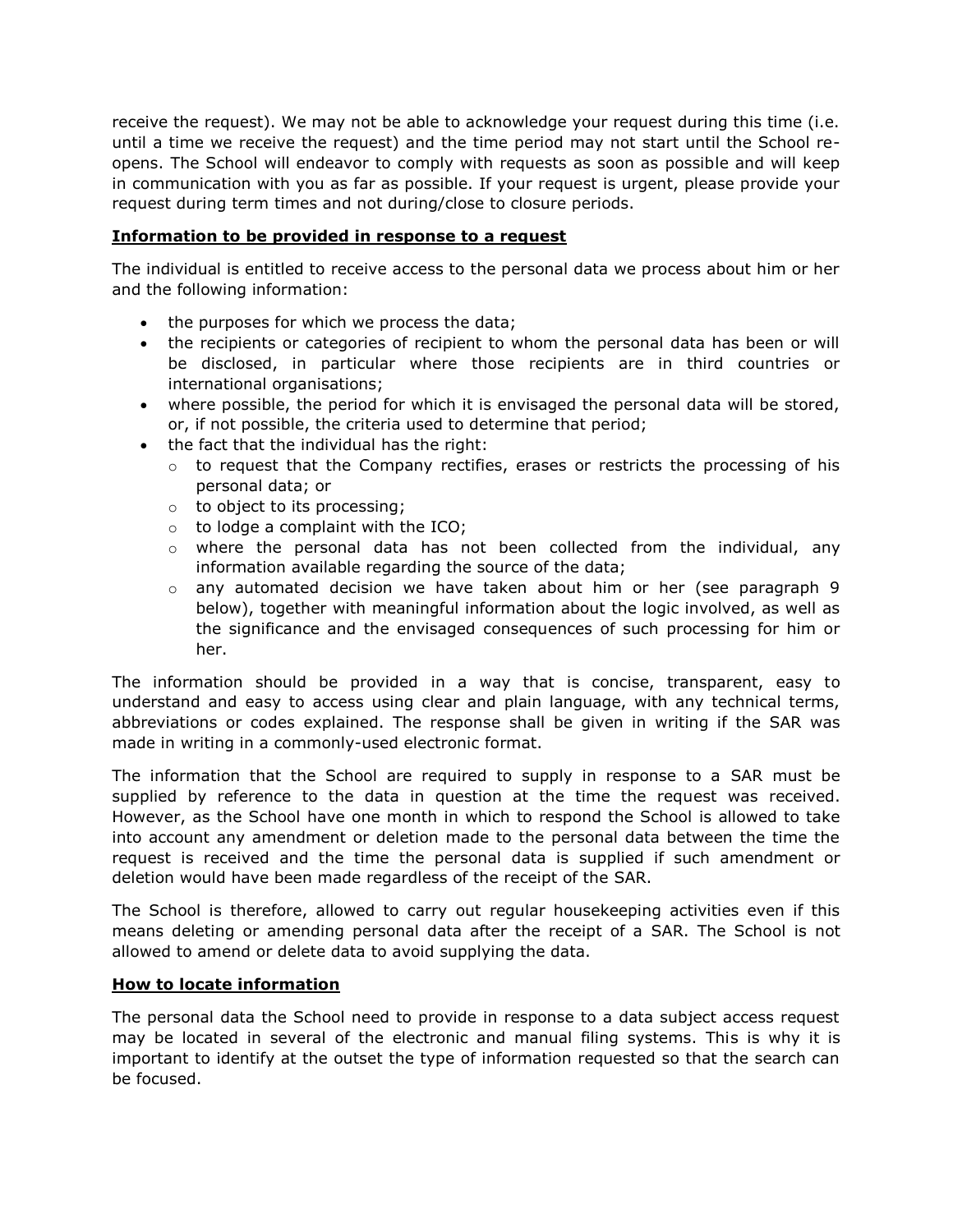Depending on the type of information requested, the School may need to search all or some of the following:

- electronic systems, e.g. databases, networked and non-networked computers, servers, customer records, human resources system, email data, back up data, CCTV;
- manual filing systems in which personal data is accessible according to specific criteria, e.g. chronologically ordered sets of manual records containing personal data;
- data systems held externally by our data processors e.g. external payroll service providers;
- occupational health records held by the Employment Support Service;
- pensions data held by the NY LGPS or Teacher's Pensions
- insurance benefit information held by RPA
- data held by MAT improvement advisers

The School should search these systems using the individual's name, employee number or other personal identifier as a search determinant.

# **Requests made by third parties**

The school need to be satisfied that the third party making the request is entitled to act on behalf of the individual, but it is the third party's responsibility to provide evidence of this entitlement. This might be a written authority to make the request or it might be a more general power of attorney. The School may also require proof of identity in certain circumstances.

If the School is in any doubt or has any concerns as to providing the personal data of the data subject to the third party, then it should provide the information requested directly to the data subject. It is then a matter for the data subject to decide whether to share this information with any third party.

# **Requests made on behalf of children**

Even if a child is too young to understand the implications of subject access rights, it is still the right of the child, rather than of anyone else such as a parent or guardian, to have access to the child's personal data. Before responding to a SAR for information held about a child, the School should consider whether the child is mature enough to understand their rights. If the school is confident that the child can understand their rights, then the School should usually respond directly to the child or seek their consent before releasing their information.

It shall be assessed if the child is able to understand (in broad terms) what it means to make a subject access request and how to interpret the information they receive as a result of doing so. When considering borderline cases, it should be taken into account, among other things:

- the child's level of maturity and their ability to make decisions like this;
- the nature of the personal data;
- any court orders relating to parental access or responsibility that may apply;
- any duty of confidence owed to the child or young person;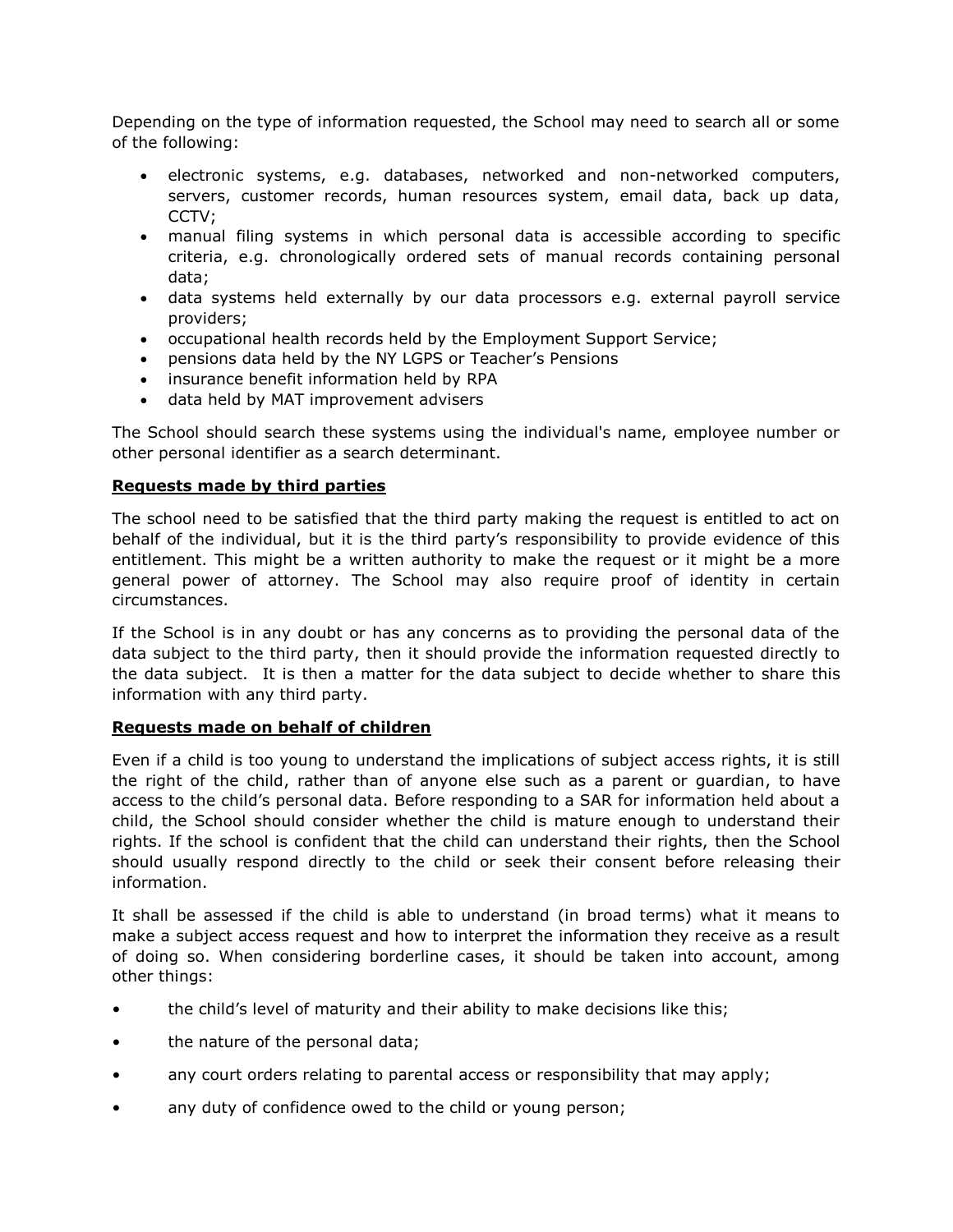• any consequences of allowing those with parental responsibility access to the child's or young person's information. This is particularly important if there have been allegations of abuse or ill treatment;

• any detriment to the child or young person if individuals with parental responsibility cannot access this information; and

any views the child or young person has on whether their parents should have access to information about them.

Generally, a person aged 12 years or over is presumed to be of sufficient age and maturity to be able to exercise their right of access, unless the contrary is shown. In relation to a child 12 years of age or older, then provided that the School is confident that they understand their rights, and there is no reason to believe that the child does not have the capacity to make a request on their own behalf, the School will require the written authorisation of the child before responding to the requester, or provide the personal data directly to the child.

The School may also refuse to provide information to parents if there are consequences of allowing access to the child's information  $-$  for example if it is likely to cause detriment to the child.

# **Protection of third parties -exemptions to the right of subject access**

There are circumstances where information can be withheld pursuant to a SAR. These specific exemptions and requests should be considered on a case by case basis.

The School will consider whether it is possible to redact information so that this does not identify those third parties. If their data cannot be redacted (for example, after redaction it is still obvious who the data relates to) then the School do not have to disclose personal data to the extent that doing so would involve disclosing information relating to another individual (including information identifying the other individual as the source of information) who can be identified from the information unless:

- the other individual has consented to the disclosure; or
- it is reasonable to comply with the request without that individual's consent.

In determining whether it is reasonable to disclose the information without the individuals consent, all of the relevant circumstances will be taken into account, including:

- the type of information that they would disclose;
- any duty of confidentiality they owe to the other individual;
- any steps taken to seek consent from the other individual;
- whether the other individual is capable of giving consent; and
- any express refusal of consent by the other individual.

It needs to be decided whether it is appropriate to disclose the information in each case. This decision will involve balancing the data subject's right of access against the other individual's rights. If the other person consents to the school disclosing the information about them, then it would be unreasonable not to do so. However, if there is no such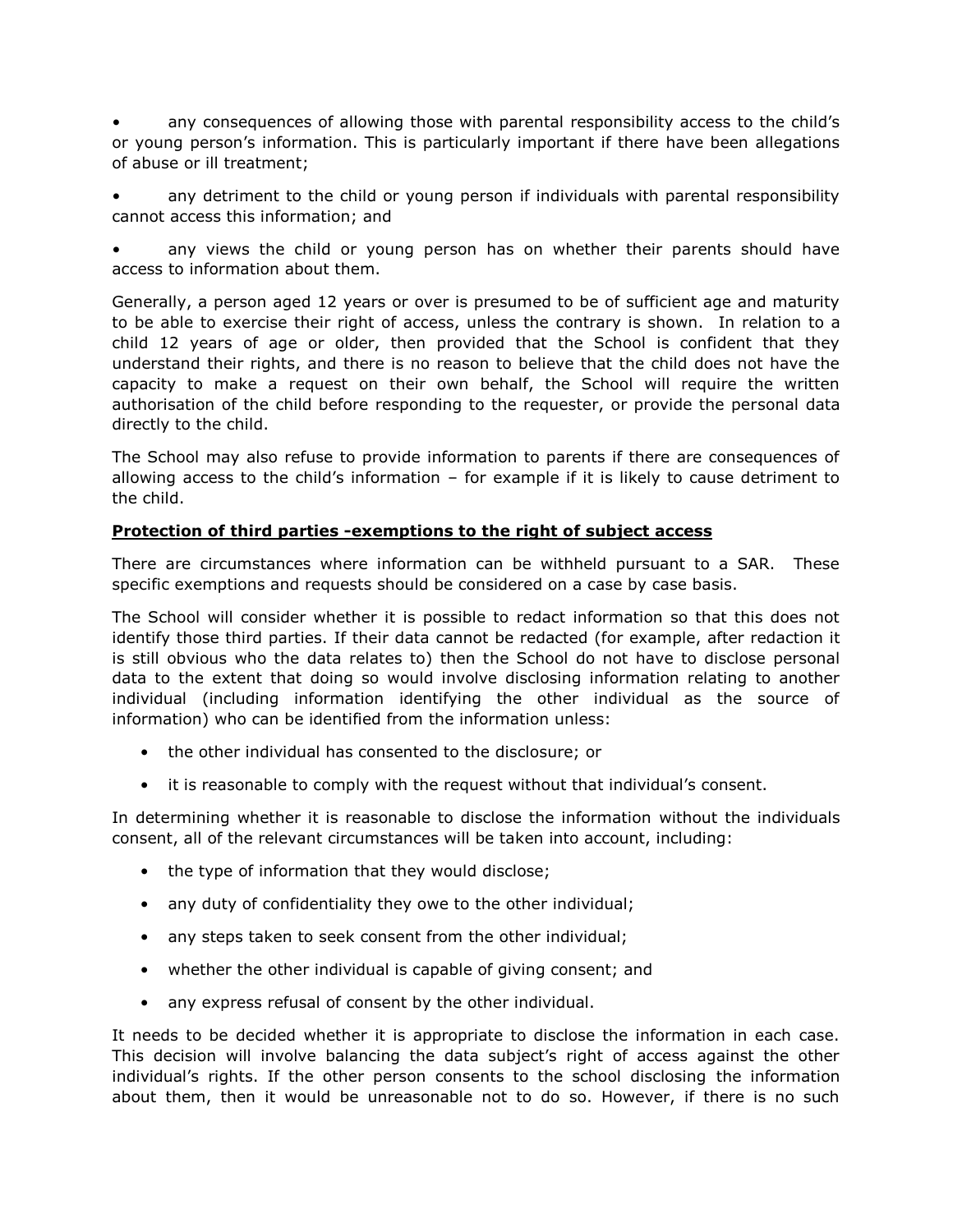consent, the school must decide whether to disclose the information anyway. If there are any concerns in this regard then the DPO should be consulted.

# **Other exemptions to the right of subject access**

In certain circumstances the School may be exempt from providing some or all of the personal data requested. These exemptions are described below and should only be applied on a case-by-case basis after a careful consideration of all the facts.

Crime detection and prevention: The School do not have to disclose any personal data being processed for the purposes of preventing or detecting crime; apprehending or prosecuting offenders; or assessing or collecting any tax or duty.

Confidential references: The School do not have to disclose any confidential references given to third parties for the purpose of actual or prospective:

- education, training or employment of the individual;
- appointment of the individual to any office; or
- provision by the individual of any service

This exemption does not apply to confidential references that the School receive from third parties. However, in this situation, granting access to the reference may disclose the personal data of another individual (i.e. the person giving the reference), which means that the School must consider the rules regarding disclosure of third-party data set out above before disclosing the reference.

Legal professional privilege: The School do not have to disclose any personal data which are subject to legal professional privilege.

Management forecasting: The School do not have to disclose any personal data processed for the purposes of management forecasting or management planning to assist us in the conduct of any business or any other activity.

Negotiations: The School do not have to disclose any personal data consisting of records of intentions in relation to any negotiations with the individual where doing so would be likely to prejudice those negotiations.

# **Refusing to respond to a request**

The school can refuse to comply with a request if the request is manifestly unfounded or excessive*,* taking into account whether the request is repetitive in nature.

If a request is found to be manifestly unfounded or excessive the school can:

- request a "reasonable fee" to deal with the request; or
- refuse to deal with the request.

In either case the school need to justify the decision and inform the requestor about the decision.

The reasonable fee should be based on the administrative costs of complying with the request. If deciding to charge a fee the school should contact the individual promptly and inform them. The school do not need to comply with the request until the fee has been received.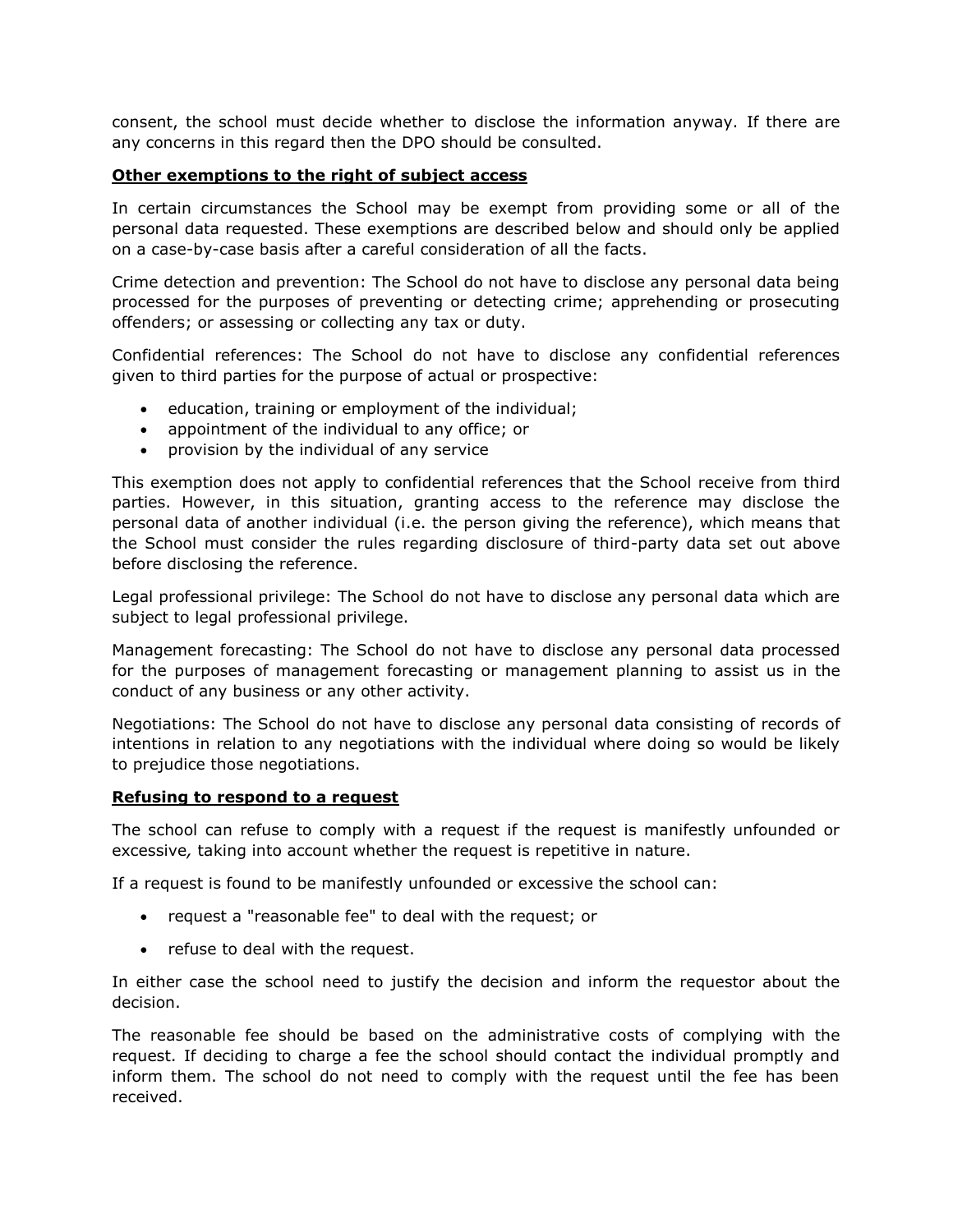# **Record keeping**

A record of all subject access requests shall be kept by the Headteacher. The record shall include the date the SAR was received, the name of the requester, what data the School sent to the requester and the date of the response.

# **Appendix A**

# **Subject Access Request Form**

The Data Protection Act 2018 provides you, the data subject, with a right to receive a copy of the data/information we hold about you or to authorise someone to act on your behalf. Please complete this form if you wish to make a request for your data. Your request will normally be processed within one calendar month upon receipt of a fully completed form and proof of identity.

Proof of identity: We require proof of your identity before we can disclose personal data. Proof of your identity should include a copy of a document such as your birth certificate, passport, driving licence, official letter addressed to you at your address e.g. bank statement, recent utilities bill or council tax bill. The document should include your name, date of birth and current address. If you have changed your name, please supply relevant documents evidencing the change.

#### **Section 1**

Please fill in the details of the data subject (i.e. the person whose data you are requesting). If you are not the data subject and you are applying on behalf of someone else, please fill in the details of the data subject below and not your own.

| Title                      |  |
|----------------------------|--|
| Surname/Family<br>Name     |  |
| First Name(s)/<br>Forename |  |
| Date of Birth              |  |
| Address                    |  |
| Post Code                  |  |
| Phone Number               |  |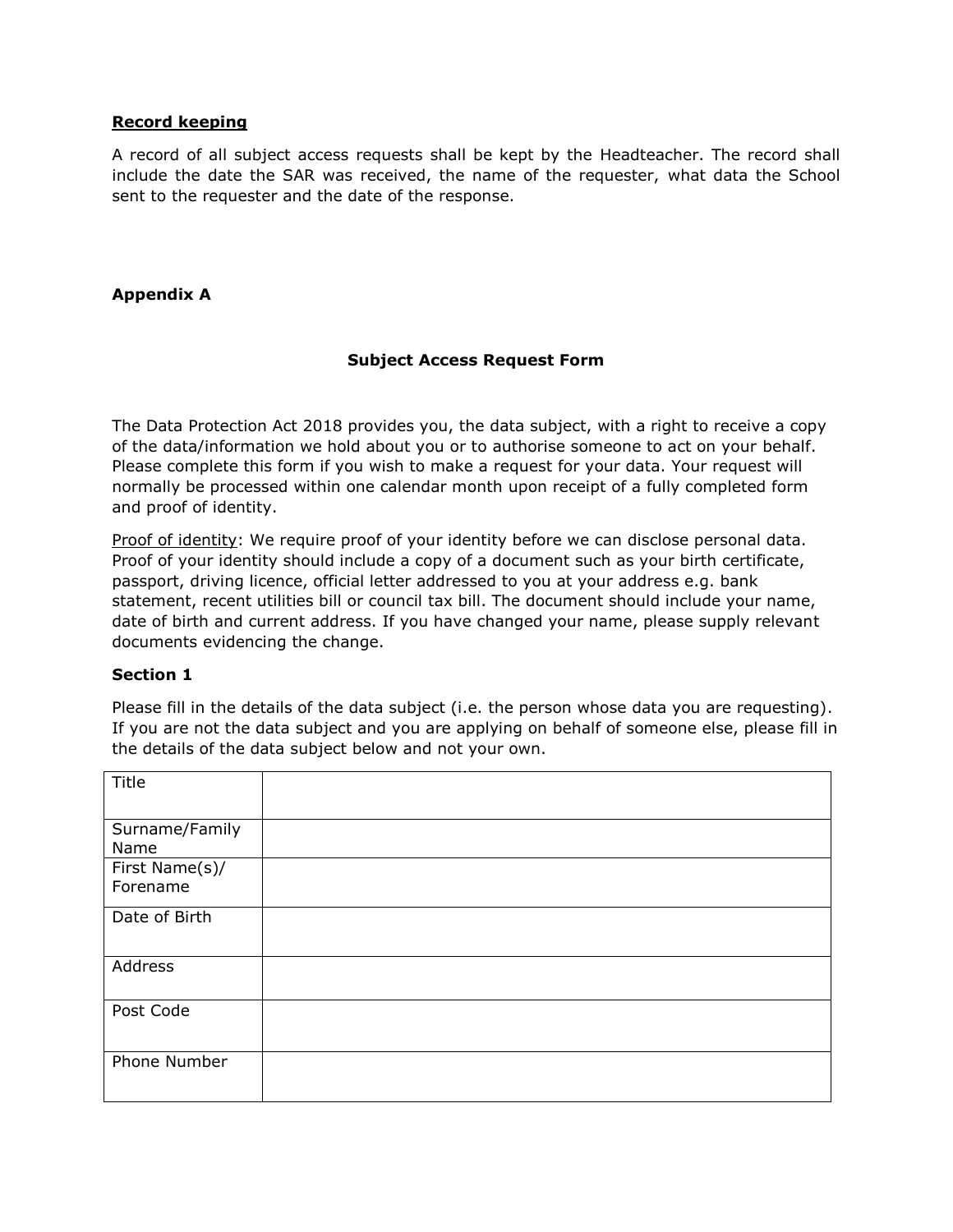| Email address |  |  |
|---------------|--|--|
|               |  |  |

I am enclosing the following copies as proof of identity (please tick the relevant box):

- □ Birth Certificate
- Driving Licence
- Passport
- □ An official letter to my address

#### **Personal Information**

*If you only want to know what information is held in specific records. please indicate in the box below. Please tell us if you know in which capacity the information is being held, together with any names or dates you may have. If you do not know exact dates, please give the year(s) that you think may be relevant.* 

#### **Details:**

# **Employment records**:

If you are, or have been employed by the School and are seeking personal information in relation to your employment please provide details of your Staff number/Unit/Team/Dates of employment.

**Details:**

# **Section 2**

Please complete this section of the form with your details if you are acting on behalf of someone else (i.e. the data subject).

If you are **NOT** the data subject, but an agent appointed on their behalf, you will need to provide evidence of your identity as well as that of the data subject and proof of your right to act on their behalf.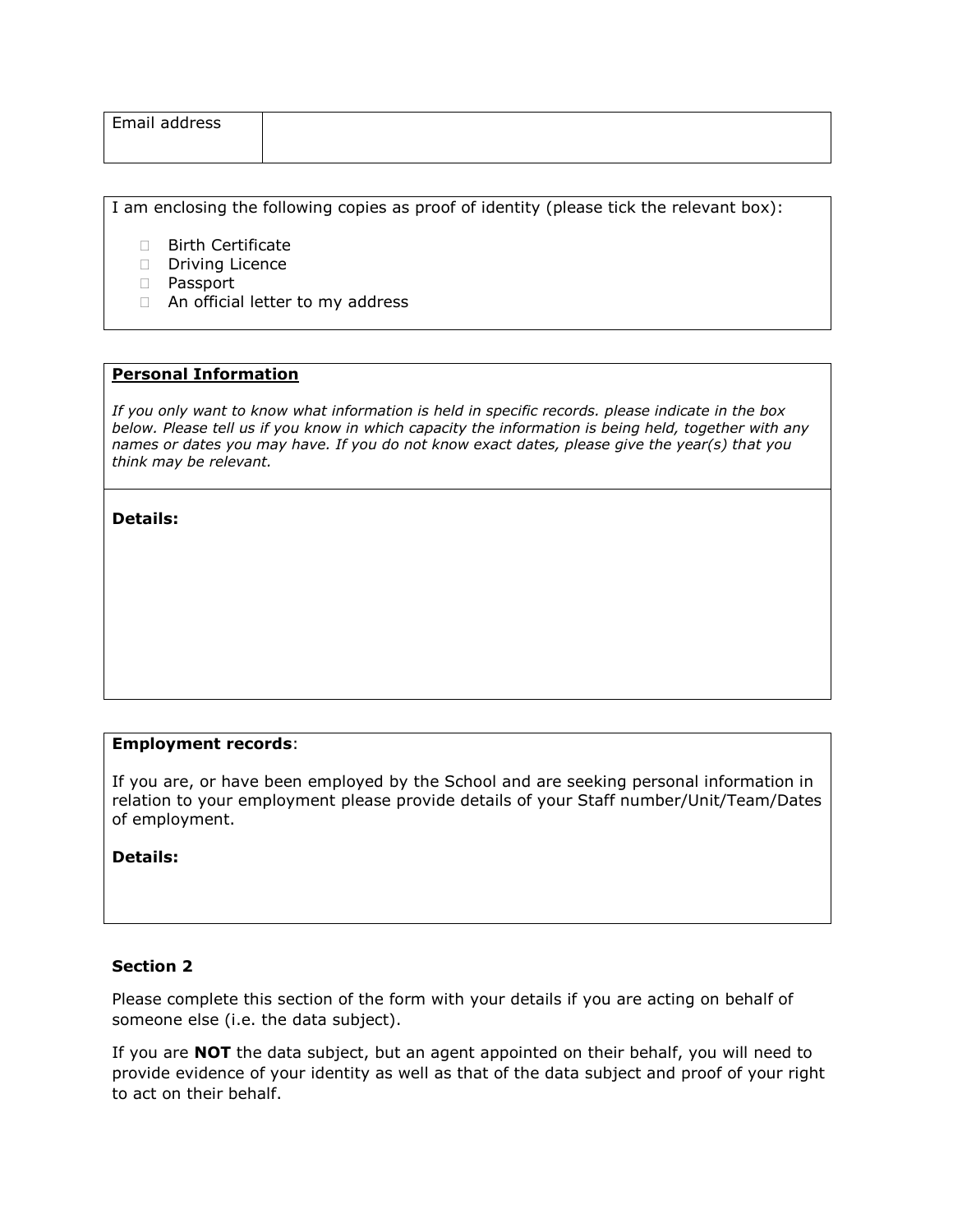| Title                      |  |
|----------------------------|--|
| Surname/ Family<br>Name    |  |
| First<br>Name(s)/Forenames |  |
| Date of Birth              |  |
| Address                    |  |
| Post Code                  |  |
| Phone Number               |  |

I am enclosing the following copies as proof of identity (please tick the relevant box):

- □ Birth Certificate
- Driving Licence
- Passport
- □ An official letter to my address

#### **What is your relationship to the data subject?** (e.g. parent, carer, legal representative)

I am enclosing the following copy as proof of legal authorisation to act on behalf of the data subject:

- D Letter of authority
- □ Lasting or Enduring Power of Attorney
- $\Box$  Evidence of parental responsibility
- □ Other (give details):

# **Section 3**

Please describe as detailed as possible what data you request access to (time period/ categories of data/ information relating to a specific case/ paper records/ electronic records).